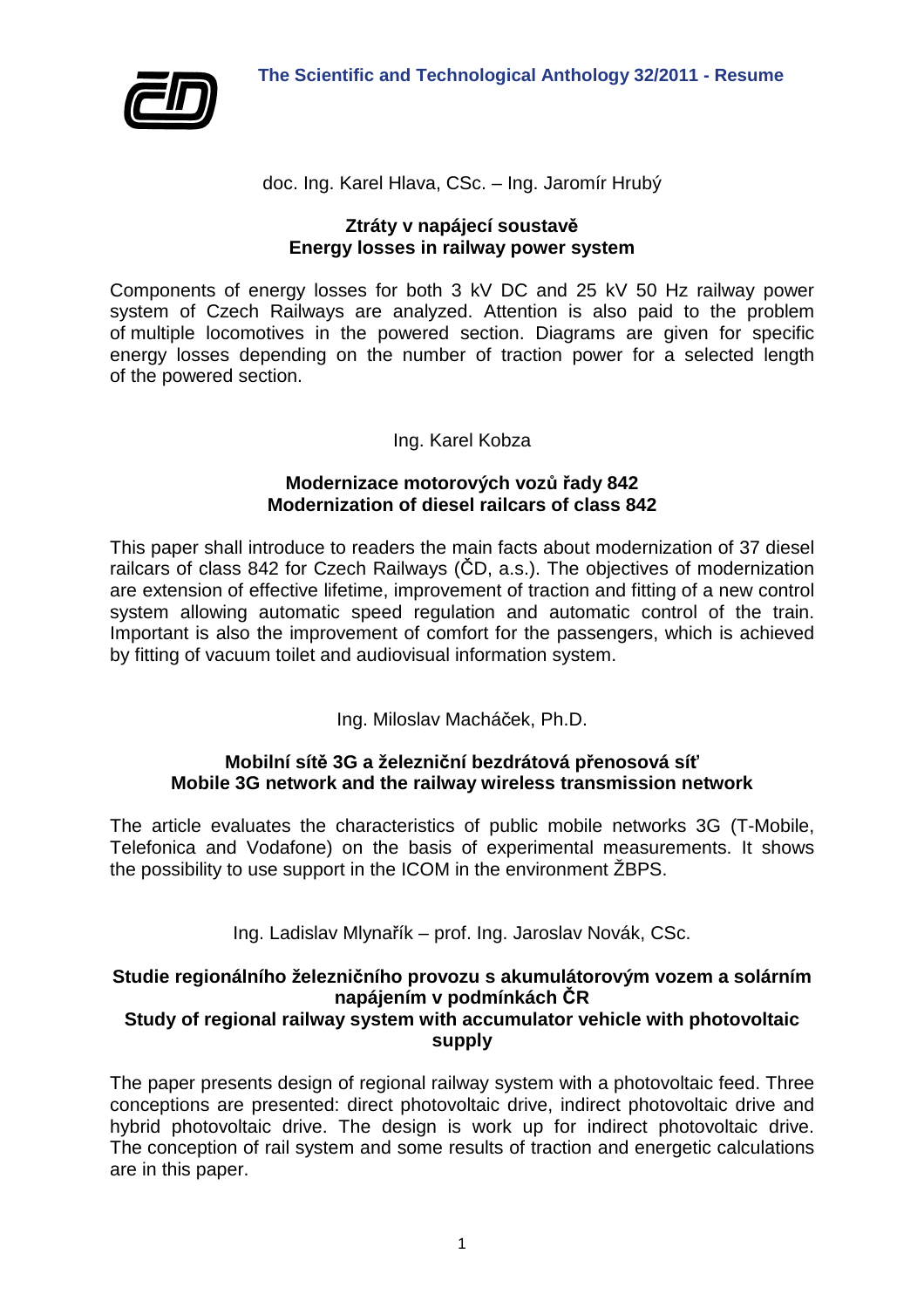

doc. Ing. Bc. Kristýna Neubergová, Ph.D. – Ing. Bc. Dagmar Kočárková, Ph.D.

### **Snížení hluku z železniční dopravy jako jedna z cest k udržitelné dopravě Reducing noise from rail transport as a way to sustainable transport**

The paper is focused on the issue of noise from rail transport. The introductory part is devoted to sustainable transport. This part is followed by a brief summary of the sources of noise from rail transport. The key is third part, where the various measures to reduce rail noise are characterized. In conclusion then is a summary of noise control measures.

Ing. Vlastimil Polach, Ph.D.

## **Automatizace řízení železniční dopravy Automation of Railway Traffic Management**

The operation of railway traffic from one dispatching control centre ensures the high quality of a traffic management. The operators can solve traffic conflicts in wider context, because they have overall view of the traffic situation on the whole line. As a result of it a more fluent traffic and a better capacity usage of the line is achieved. There are not only the new interlocking systems which support the operators' work but also the information and control systems help the operator in solving conflict traffic situations. One of their functions is automatic train route setting. This paper deals with the possibilities of implementation of automatic route setting in the Czech Republic.

Ing. Jiří Segeťa

#### **Nová vozidla ŠKODA VAGONKA pro příměstskou a regionální železniční dopravu New vehicles of ŠKODA VAGONKA for suburban and regional railway transport**

This paper describes regional railway vehicles produced in ŠKODA VAGONKA a.s. The first part deals with the electric double decked multiple units designated for passengers commuter transport of city agglomerations. Some data and passengers capacity are given. Detailed description of the electric single decked multiple unit for the Czech Railways developed in various versions for transport in the regions is introduced in the next part. The basic data are given and it is described configuration of the design groups. The text is completed with the pictures of exterior, interior, the body shell and assembly of the first prototype.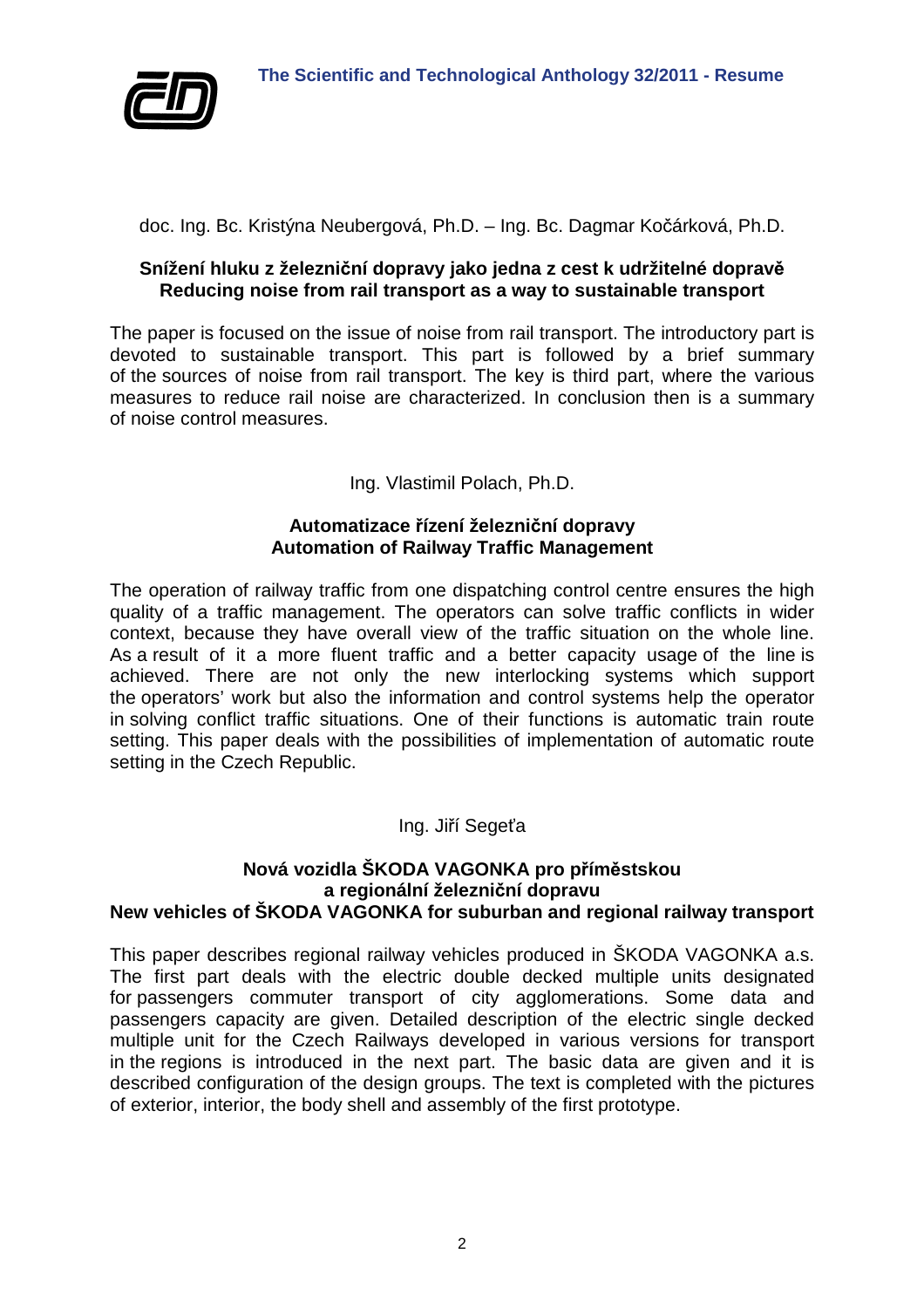

Ing. Stanislav Solánský

## **Možnosti přizpůsobení železničního spojení na trase Valašské Meziříčí – Ostrava současným požadavkům na moderní a konkurenceschopnou železnici Ways of customization railway service between Valasske Mezirici - Ostrava for a current requirements of modern and competitive railway**

The article describes possible ways of railway infrastructure modification and traffic reorganization on the line Valasske Mezirici – Ostrava which would be as far as efficient and make railway transport more attractive at the expense of other transport modes. Relevation of construction interventions on infrastructure and timetable construction is from technological point of view verified and refined through a computer simulation on model.

Ing. Ivo Soukup

## **Řídící vůz řady Bfhpvee Steering car of class Bfhpvee**

Steering car of the class Bfhpvee is designed to control electric and diesel locomotives in push pull train sets. Article focuses mainly on technical description of parts and equipment of the vehicle. Content is sorted according to the structural groups of the vehicle. The article begins with short historical overview of usage of driving trailers in the area of former Czechoslovakia. At the end of the article is information about the current state of the Bfhpvee car testing and homologation.

Ing. Miroslav Šídlo

# **Nezávislé posuzování rizik vybraných změn na infrastruktuře železniční dopravní cesty**

## **Independent risk assessment of selected changes to the railway infrastructure**

The paper describes the process of independent risk assessment and its whole process. Part of the paper is a list of areas which are assessed by the Technical Centre of Infrastructure (TUDC) and the description of methods used in the assessment, including a list of resources used for the assessment.